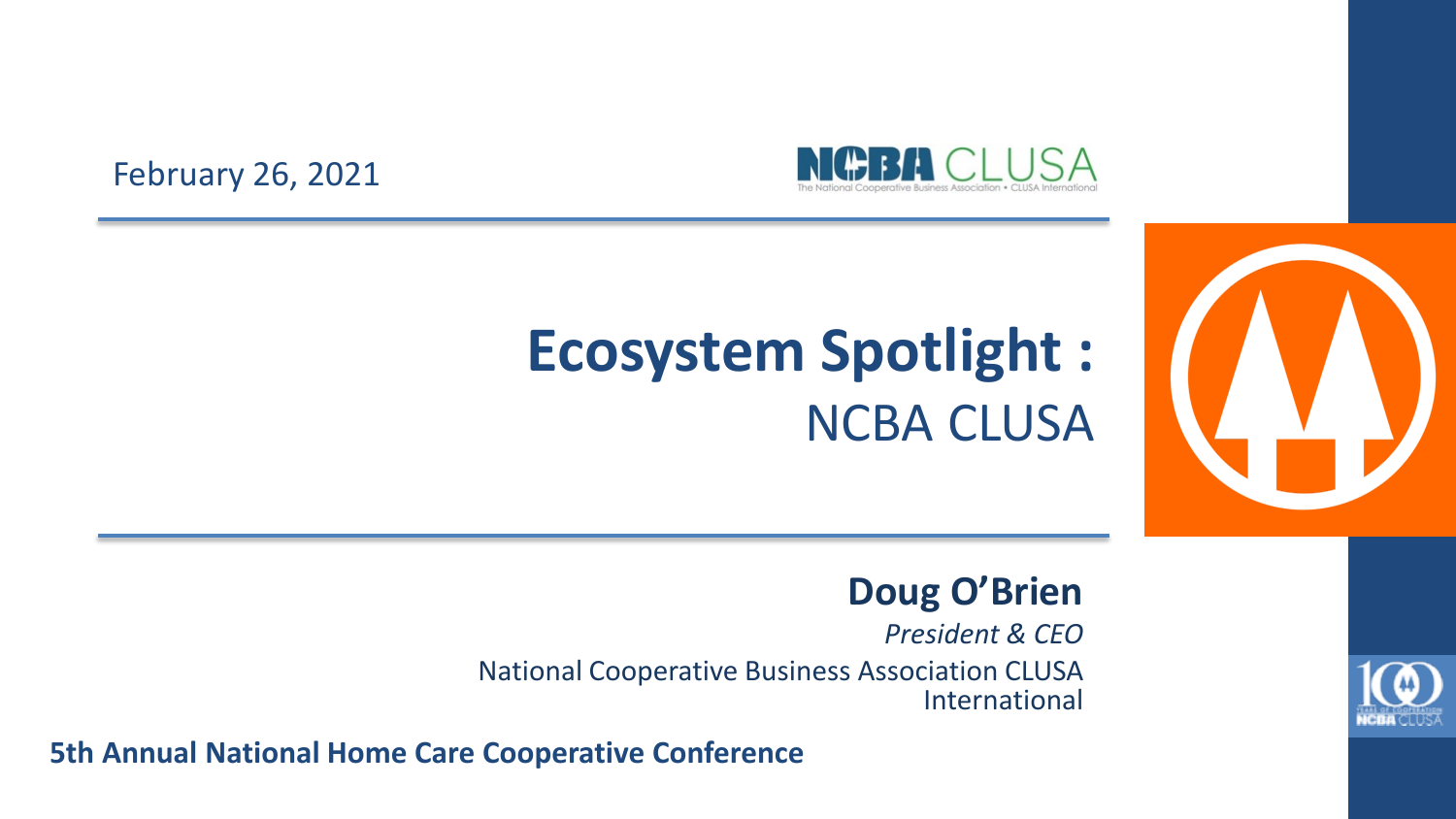#### **The National Cooperative Business Association CLUSA International**

Established in 1916, **NCBA CLUSA** is the **oldest** and **largest** U.S. trade association for cooperatives—representing all co-op sectors:



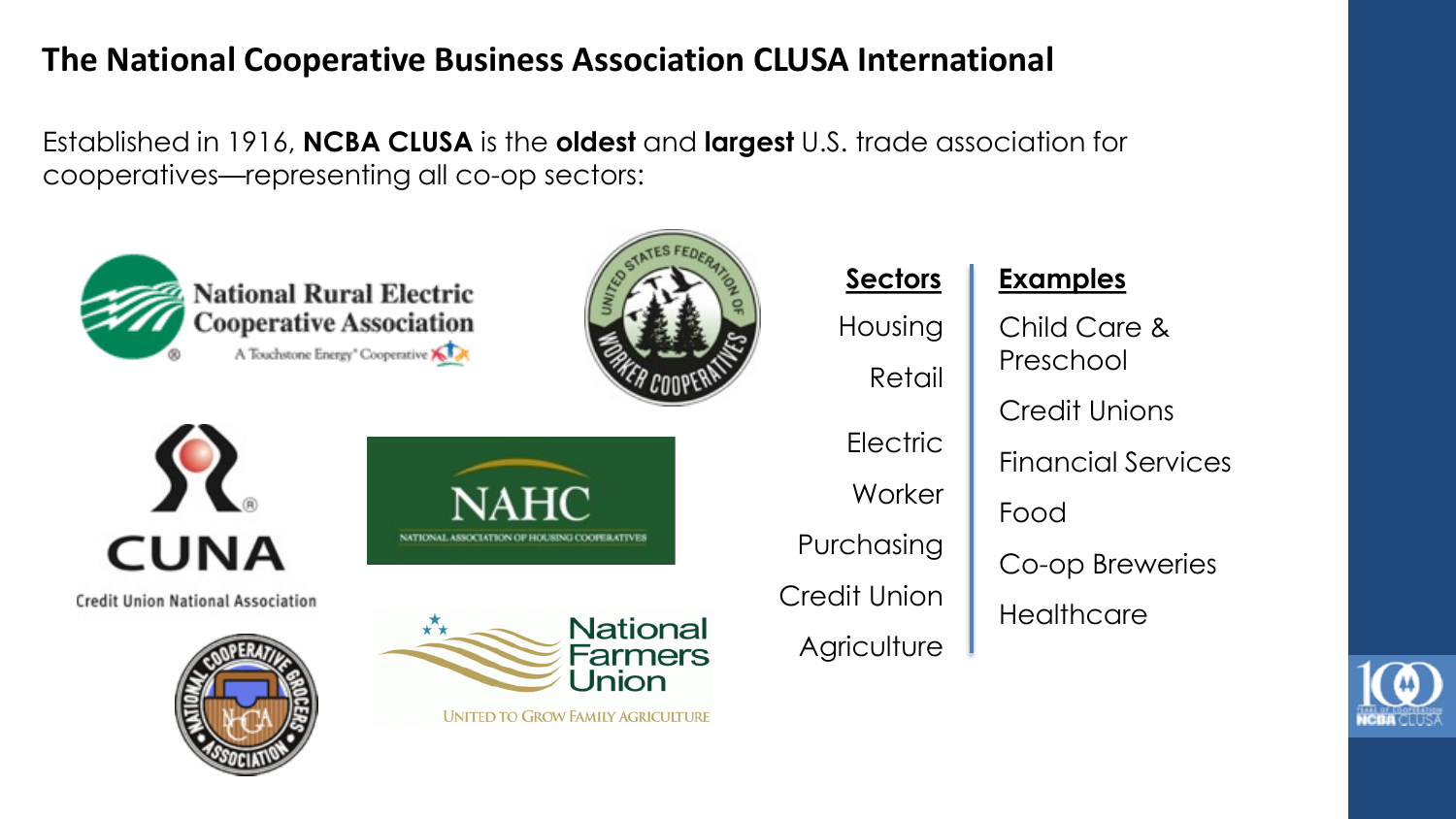## Cooperatives today…

- U.S. co-ops provide nearly **2 million jobs** and create **revenue of more than \$228.2 billion (2020).\***
- Food co-ops **reinvest in their communities** an average of **14% more** than conventional grocers.
- Nearly a million of the nation's farmers belong to a co-op, accounting for approximately **55% of total US agriculture sales (2019).**
- There are **3 million co-ops globally.** Their members account for **12% of the world's population.**



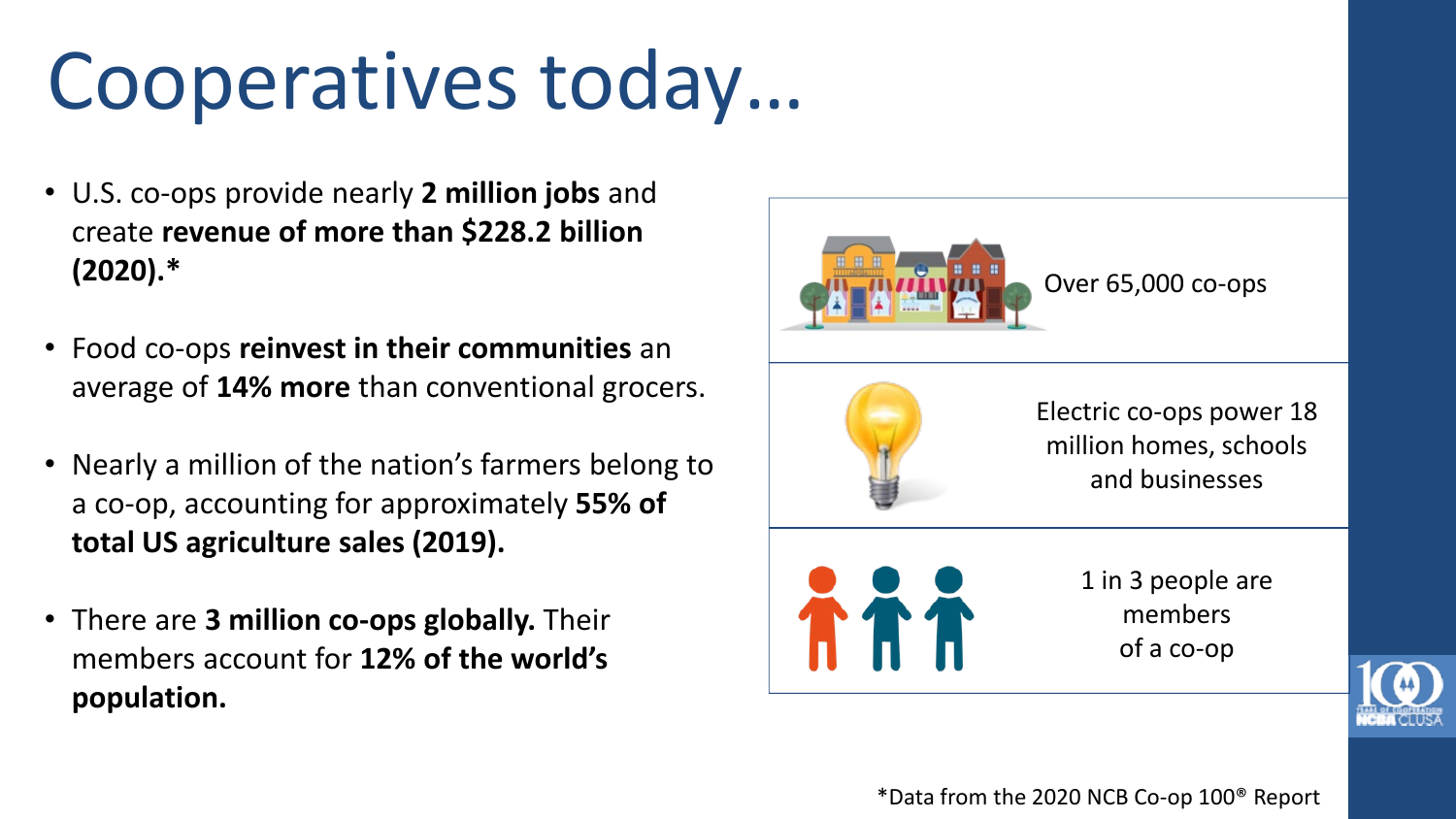## **COVID-19 and the Cooperative Community**

- **Respond**
- Relief
- **Recover**



### **COVID-19 AND THE** COOPERATIVE BUSINESS COMMUNITY

As many of our members begin responding to the impact of Coronavirus (COVID-19) on their cooperatives and communities, NCBA CLUSA is addressing and amplifying ways to mitigate the risks of COVID-19 and prepare for potential business interruptions.

**LEARN MORE** >

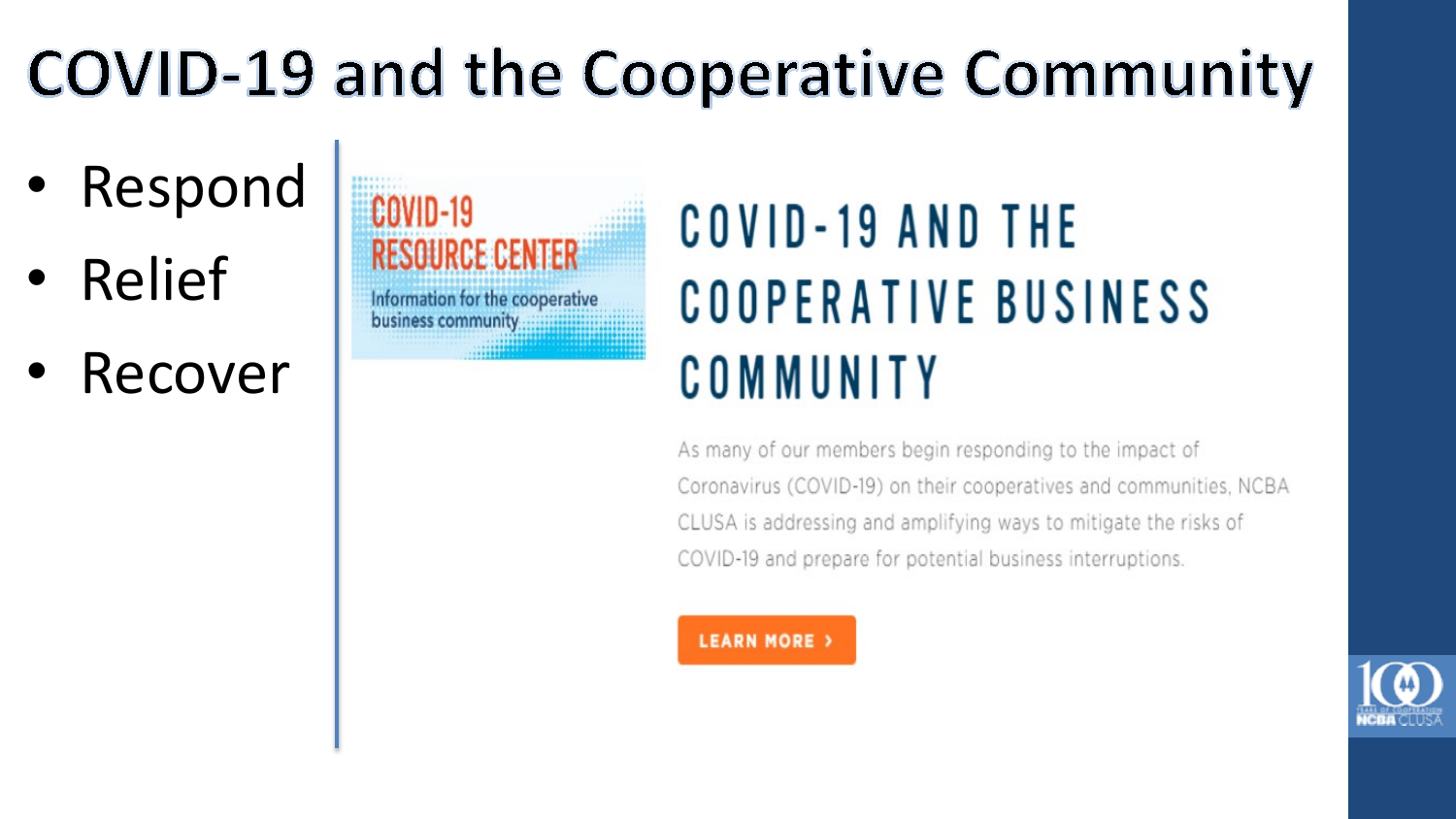### **Increasing Co-op Influence & Impact**

- The 2021 IMPACT Conference and Co-op Festival are opportunities for all cooperatives to discuss innovations and share best practices
- Features the State of the Co-op Economy, sessions on governance, communications, community involvement, education and cooperation among cooperatives.
- Go to ncbaclusa.coop/impactconference
- Recommend young co-operators to the CLSI! Go to cdf.coop/clsi for more information or email Greg Irving at [girving@ncba.coop.](mailto:girving@ncba.coop)